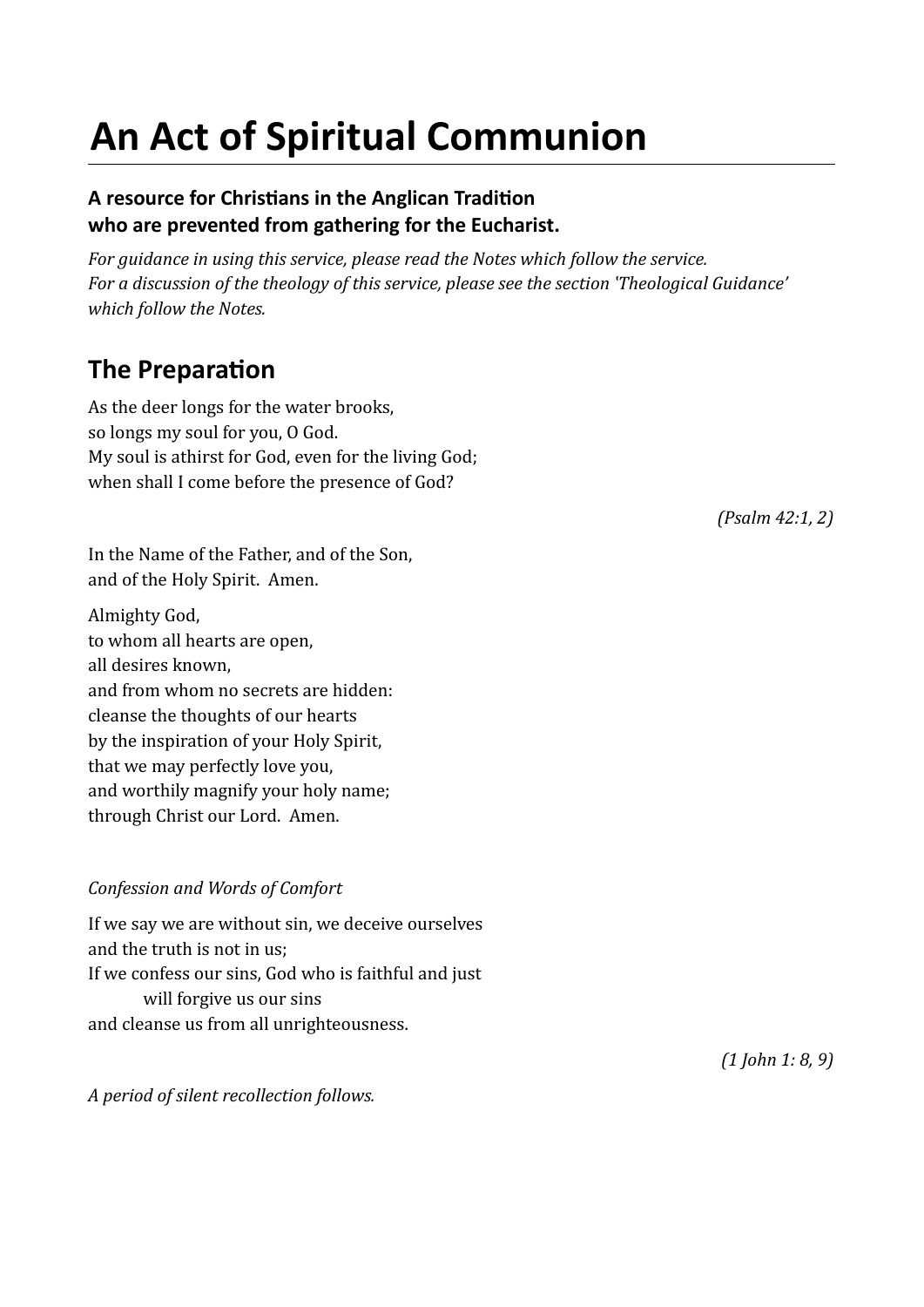Almighty God, our heavenly Father, we have sinned against you and against our neighbour in thought and word and deed, through negligence, through weakness, through our own deliberate fault. We are truly sorry and repent of all our sins. For the sake of your Son, Jesus Christ, who died for us, forgive us all that is past and grant that we may serve you in newness of life to the glory of your name. Amen.

Hear the words of comfort, our Saviour Christ says to all who truly turn to him:

Come to me, all who labour and are heavy laden, and I will give you rest.

God so loved the world that he gave his only-begotten Son, that whoever believes in him should not perish but have everlasting life.

#### *A Collect may follow, either the Collect of the Day, or the following*

Almighty and everlasting God, You are always more ready to hear than we to pray and to give more than either we desire or deserve: pour down upon us the abundance of your mercy, forgiving us those things of which our conscience is afraid and giving us those good things which we are not worthy to ask

but through the merits and mediation of Jesus Christ your Son our Lord. Amen.

### **The Word of God**

*A reading may follow from the Old Testament, or the Acts/Epistles (or both).*

*A reading may follow from the Book of Psalms.*

*A reading from one of the Gospels is read. (Either that apportioned for the Day, or the previous Sunday, or one of the gospel readings located in the section at the end.)*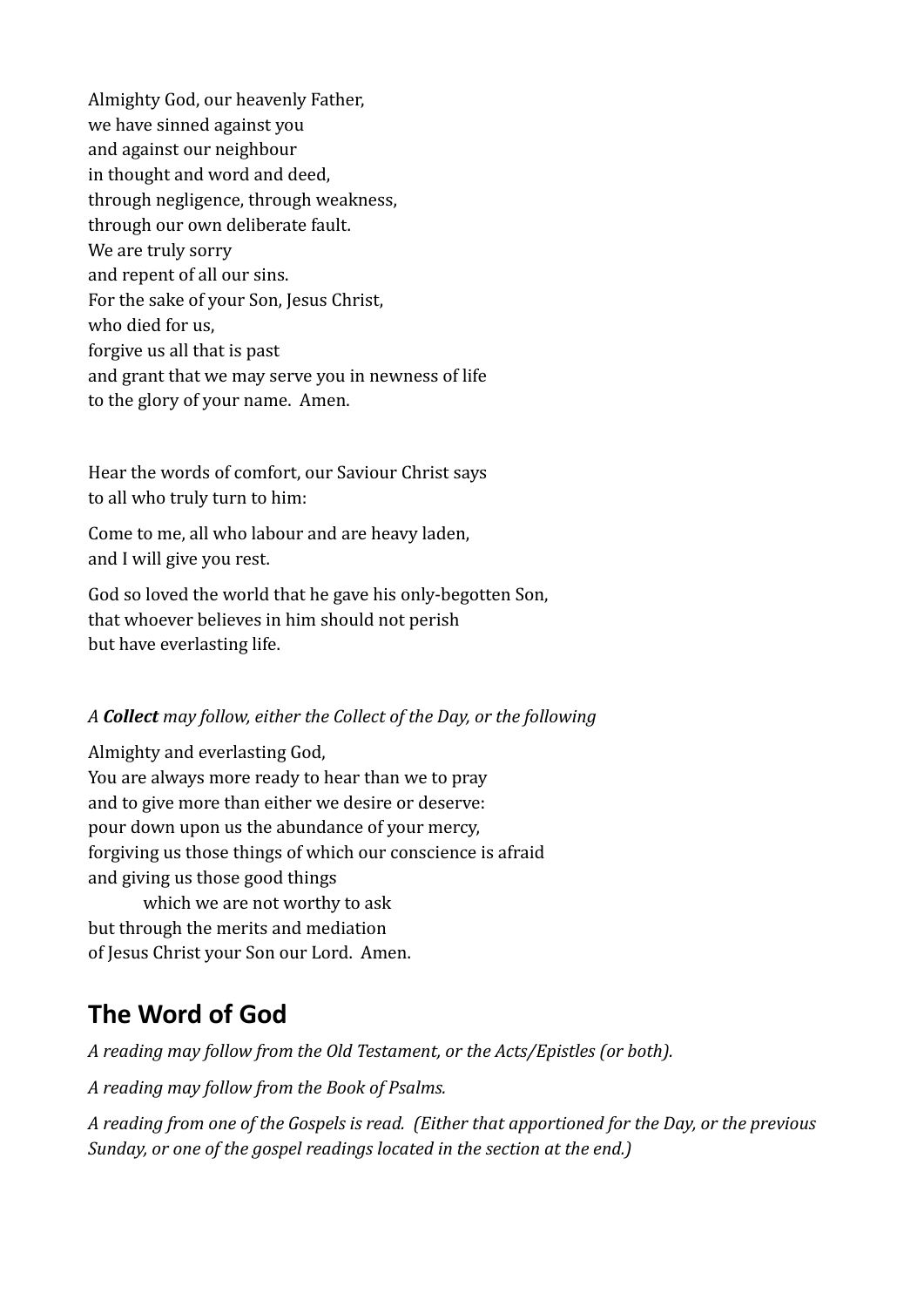#### *The reading ends with the words*

This is the Gospel of the Lord thanks be to God.

#### *The Apostles Creed may be said*

I believe in God, the Father almighty, creator of heaven and earth.

I believe in Jesus Christ, his only Son, our Lord, who was conceived by the Holy Spirit, born of the Virgin Mary, suffered under Pontius Pilate, was crucified, died and was buried; he descended to the dead. On the third day he rose again; he ascended into heaven, he is seated at the right hand of the Father, and he will come again to judge the living and the dead.

I believe in the Holy Spirit, the holy catholic Church, the communion of saints, the forgiveness of sins, the resurrection of the body, and the life everlasting. Amen.

#### *Prayers of Intercession*

In the power of the Spirit, and in union with Christ, hear our prayer O heavenly Father ...

*Either silently, or aloud, pray for...*

- *The world, its people and those with responsibility for the health and welfare of others*
- *The Church, our witness and those who bear different responsibilities*
- *Those whom you know who are suffering in any way (physical, emotional, psychological)*
- *Commend to God those who have died, and pray for those who are bereaved*
- *Pray for yourselves, your cares and your needs*

#### *The prayers end by saying*

Merciful Father accept these prayers for the sake of your Son, our Saviour Jesus Christ. Amen.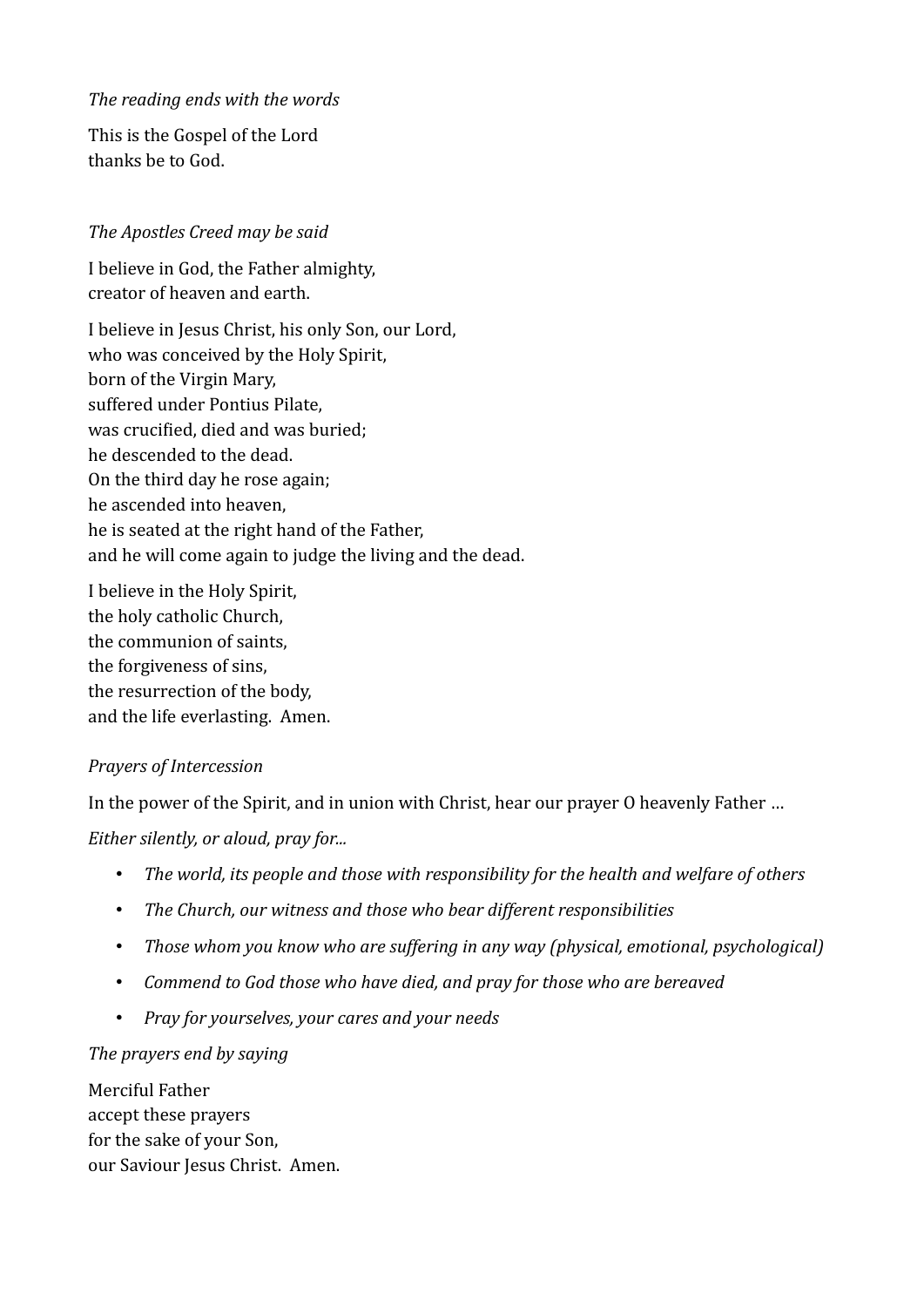## **Spiritual Communion**

Where can I go from your spirit? Or where can I flee from your presence? If I ascend to heaven, you are there; if I make my bed in the grave, you are there.

If I take the wings of the morning and settle at the farthest limits of the sea, even there your hand shall lead me, and your right hand shall hold me fast.

*Psalm 139: 7-10*

*Revelation 3:20*

Jesus says, Listen! I am standing at the door, knocking;

if you hear my voice and open the door, I will come in to you and eat with you, and you with me.

Lord our God you prepare a table before us and, although we cannot be present at your Holy Eucharist, by your grace, open our hearts to receive the gift of your Son, the Word made flesh:

who, on the night that he was betrayed took bread, and gave it to his disciples, saying take, eat, this is my body which is given for you, do this in remembrance of me.

In the same way after supper, he took the cup he gave it to them saying, drink this all of you, this is my blood of the new covenant which is shed for you and for many for the forgiveness of sins, do this in remembrance of me.

Send your Holy Spirit upon us that, though separated by distance, we may still, through faith, be partakers in the benefits of Christ's offering of his body and his blood.

This we ask, through the same Jesus Christ our Saviour. Amen.

*The following prayer may be said*

Most merciful Lord, your love compels us to come in.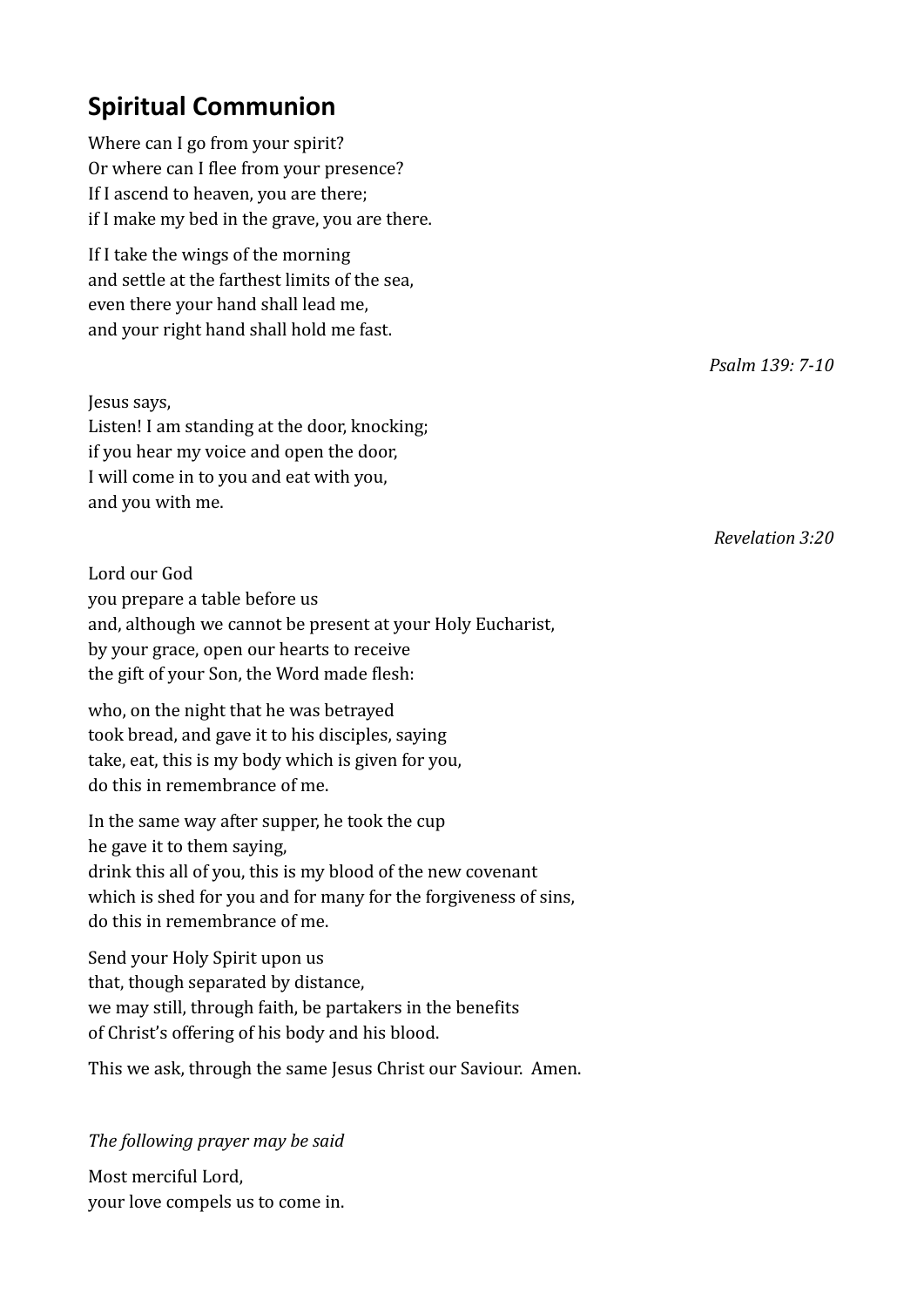Our hands were unclean, our hearts were unprepared; we were not fit even to eat the crumbs from under your table. But you, Lord, are the God of our salvation, and share your bread with sinners. So cleanse and feed us with the precious body and blood of your Son, that he may live in us and we in him; and that we, with the whole company of Christ, may sit and eat in your kingdom. Amen.

*A time of silence follows, as each person present makes their own spiritual communion with God.*

*The period of spiritual communion concludes by saying*

As Jesus has taught us, so we say with confidence:

Our Father, who art in heaven hallowed be thy name thy kingdom come thy will be done on earth as it is in heaven; give us this day our daily bread and forgive us our trespasses as we forgive those who trespass against us. And lead us not into temptation; but deliver us from evil. For thine is the kingdom, the power and the glory, for ever and ever. Amen.

#### *The following prayer may also be said*

#### Father of all,

we give you thanks and praise, that when we were still far off you met us in your Son and brought us home. Dying and living, he declared your love, gave us grace, and opened the gate of glory. May we who share Christ's body live his risen life; we who drink his cup bring life to others; we whom the Spirit lights give light to the world. Keep us firm in the hope you have set before us, so we and all your children shall be free, and the whole earth live to praise your name; through Christ our Lord, Amen.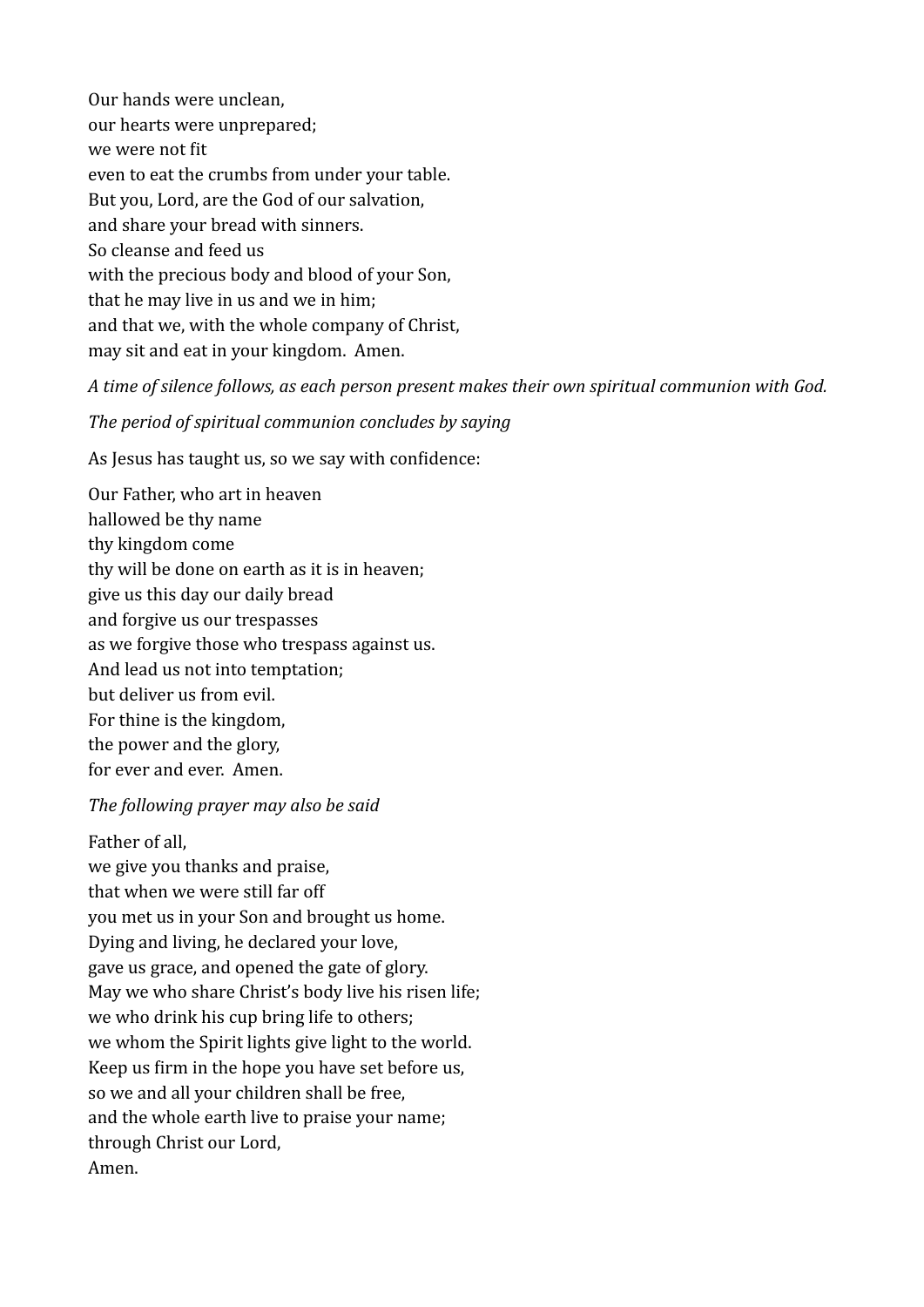# **Conclusion**

'Remember, I am with you to the end of the age,' says the Lord.

The grace of our Lord Jesus Christ and the love of God and the fellowship of the Holy Spirit be with us all, evermore. Amen.

We go in the peace of Christ Thanks be to God.

*(Matthew 28:20)*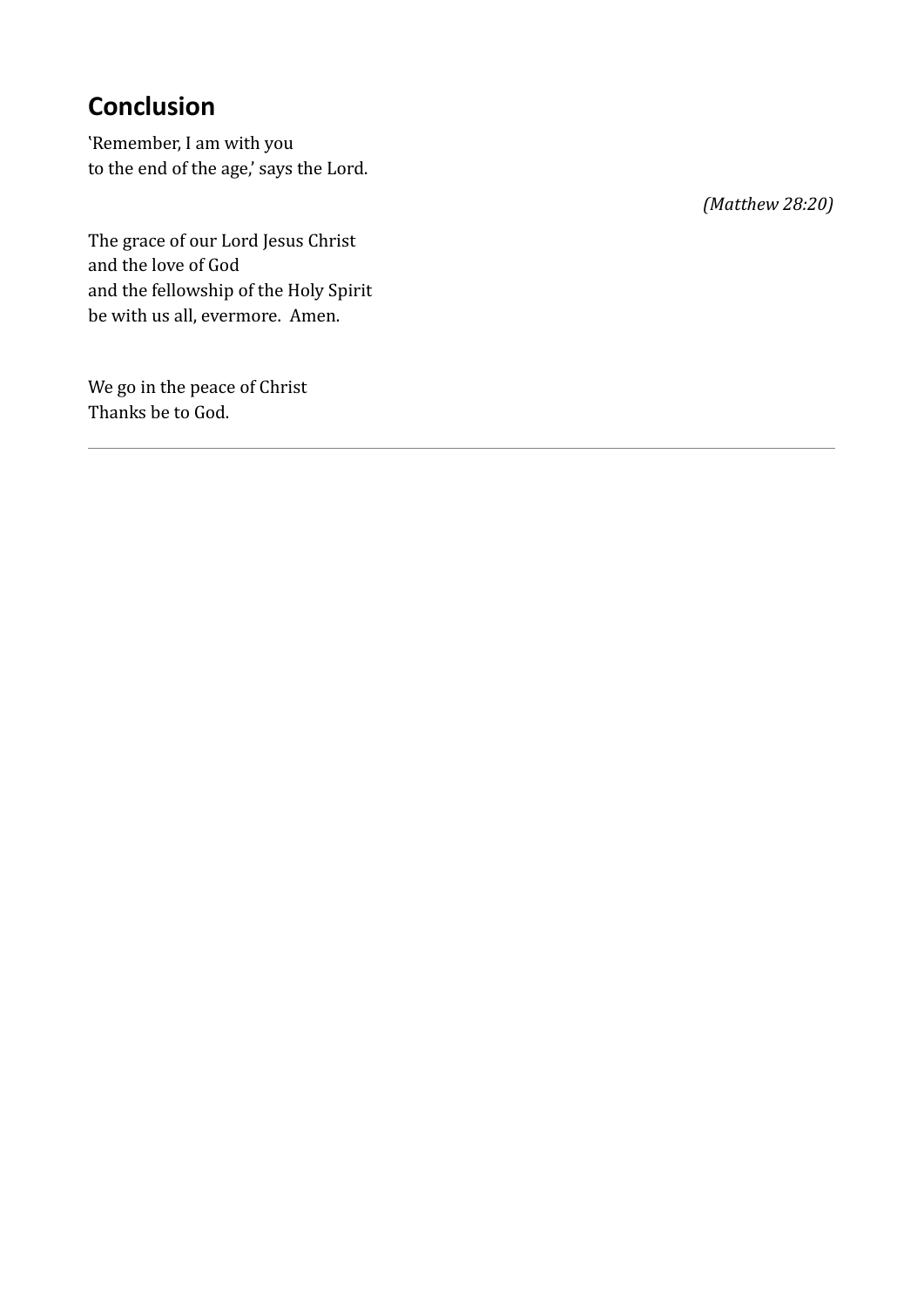### **Notes: how to use this service**

- 1. The service is designed to be used easily by one person. If there is more than one person participating, either everyone present may join in with all the words, or the words may be divided up into different sections. If so, it is wise to work out before starting, who is doing what.
- 2. In addition to this service outline, you will need a Bible. You should turn up least a Gospel reading to be used during the service. A series of suggested Gospel passages follows. Alternatively, you can use the Sunday readings from your church's website.
- 3. Consider how your have set up your space: check you are going to be free from interruptions. You may wish to light a candle, if it is safe to do so. Some may wish to play some music before the service and at the end. Take time to be quiet before you begin and read the service in an unhurried way.
- 4. The sections in italics are rubrics: these explain what needs to happen at various points.
- 5. Intercessions: these are not specified you may wish to pray them silently or aloud, whichever feels most engaging for you.
- 6. Spiritual communion: involves using your imagination. Imagine yourself taking the bread and drinking the wine at communion. As you do, express, in your heart, your desire to be united with Christ through his sacrament. Don't rush this moment as it is the highlight of the service.
- 7. Give yourself some time for silent prayer at the end.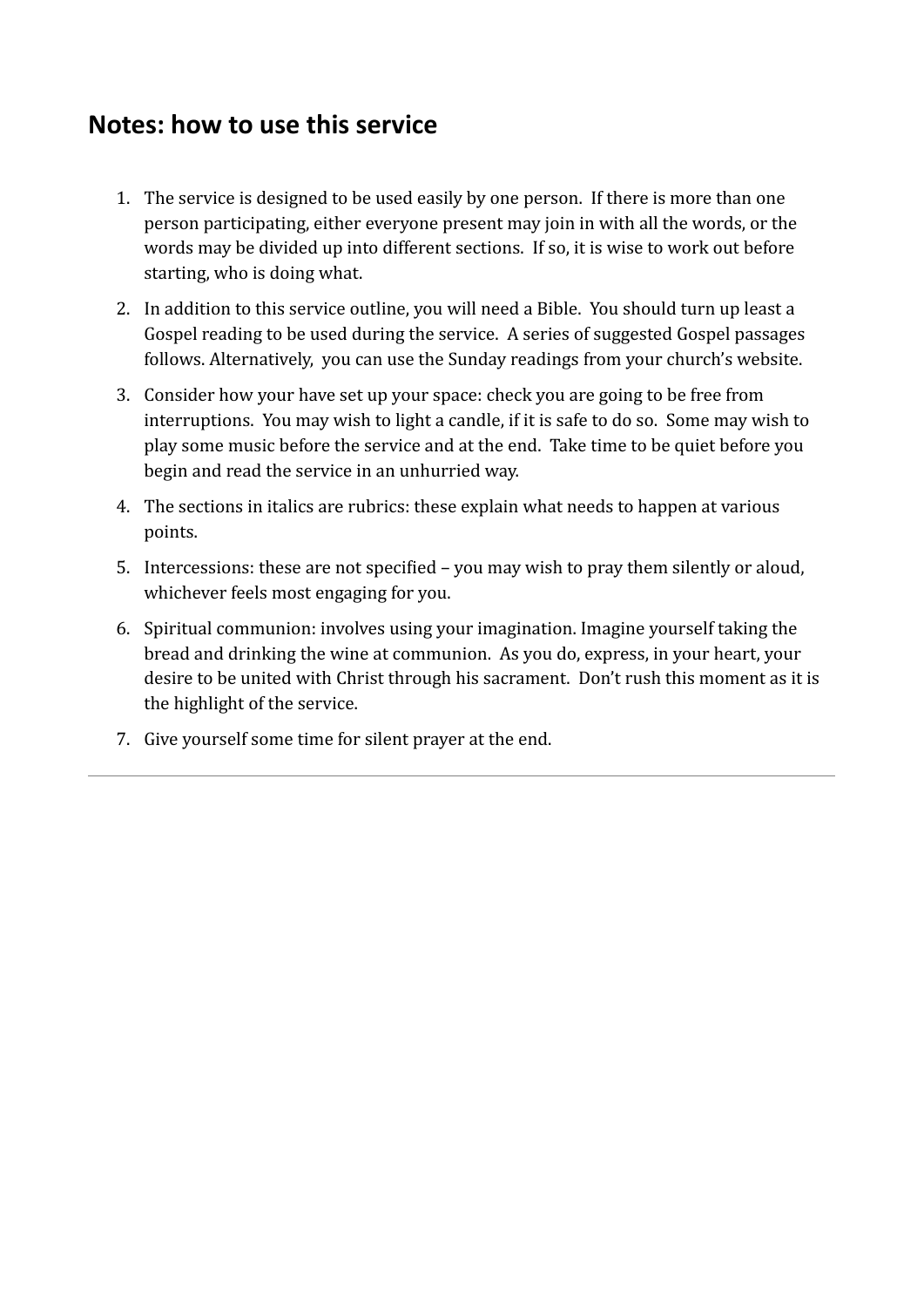# **Table of Gospel Readings**

| Week commencing | Sunday of Church<br>Year        | Gospel Passage                        | Summary                                                      |
|-----------------|---------------------------------|---------------------------------------|--------------------------------------------------------------|
| 29 March 2020   | Lent 5 (Passion<br>Sunday)      | John 11: 1-45                         | The raising of Lazarus                                       |
| 5 April 2020    | Palm Sunday                     | Matt 21:1-11<br>or<br>Matt 27:11-54   | <b>Triumphal Entry</b><br>or<br>Passion according to Matthew |
|                 | Maundy Thursday                 | John 13: 1-17                         | Jesus washes the disciples' feet                             |
|                 | Good Friday                     | John 18:1-19:end                      | Passion according to John                                    |
| 12 April 2020   | <b>Easter Day</b><br>(Esster 1) | Matthew 28:1-10<br>or<br>John 20:1-18 | Mary Magdalen goes to the<br>Tomb<br>The empty tomb          |
| 19 April 2020   | Easter 2                        | John 20:19-end                        | Thomas meets the risen Jesus                                 |